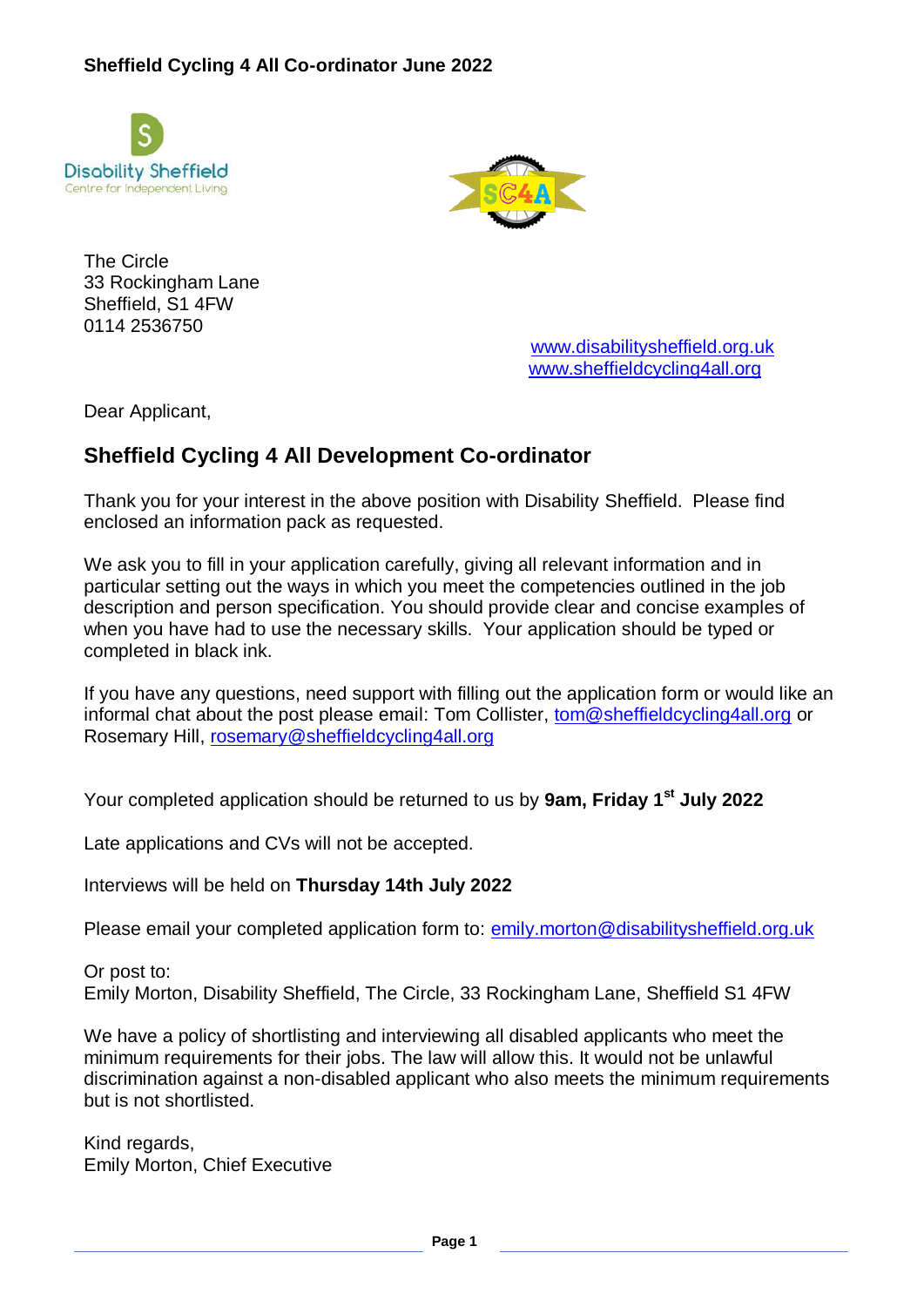### **Sheffield Cycling 4 All Co-ordinator June 2022**

| JUD DELAIIS             |                                                             |
|-------------------------|-------------------------------------------------------------|
|                         |                                                             |
| Job title:              | <b>SC4A Development Co-ordinator</b>                        |
| <b>Office Location:</b> | The Circle, 33 Rockingham Lane, Sheffield, S1 4FW           |
| Salary:                 | £28,160.00 pro rata (£11,264.00 actual salary)              |
| <b>Pension:</b>         | 6% employer contribution, minimum 2% employee contribution  |
| Hours:                  | 14 hours per week, ideally including working on a Wednesday |
| <b>Contract Type:</b>   | Fixed term 2 years                                          |
| <b>Reports to:</b>      | <b>Chief Executive</b>                                      |

## **About Disability Sheffield**

**Job Details**

Disability Sheffield Centre for Independent Living is a 'not for profit' pan-impairment organisation driven by disabled people. We deliver responsive, high quality and professional services supporting adults who self-define as disabled people (whether they have a physical disability, a sensory impairment, a mental health condition, autism or a learning disability).

The majority of our dedicated team (trustees, staff and volunteers) have personal experience of living with an impairment. We are therefore well place to equip disabled people with the knowledge and confidence to address the challenges they face.

<https://www.disabilitysheffield.org.uk/>

## **Sheffield Cycling 4 All**

Sheffield Cycling 4 All (SC4A) project is an inclusive cycling project that improves the lives of people by recognising the roles poor health, social isolation and lack of engagement opportunities play in reducing quality of life. The project addresses these issues by offering healthy exercise in a friendly group setting, where people are allowed to meaningfully engage with the project.

<http://sheffieldcycling4all.org/> <https://www.instagram.com/sheffieldcycling4all/> <https://www.facebook.com/sheffieldcycling4all/>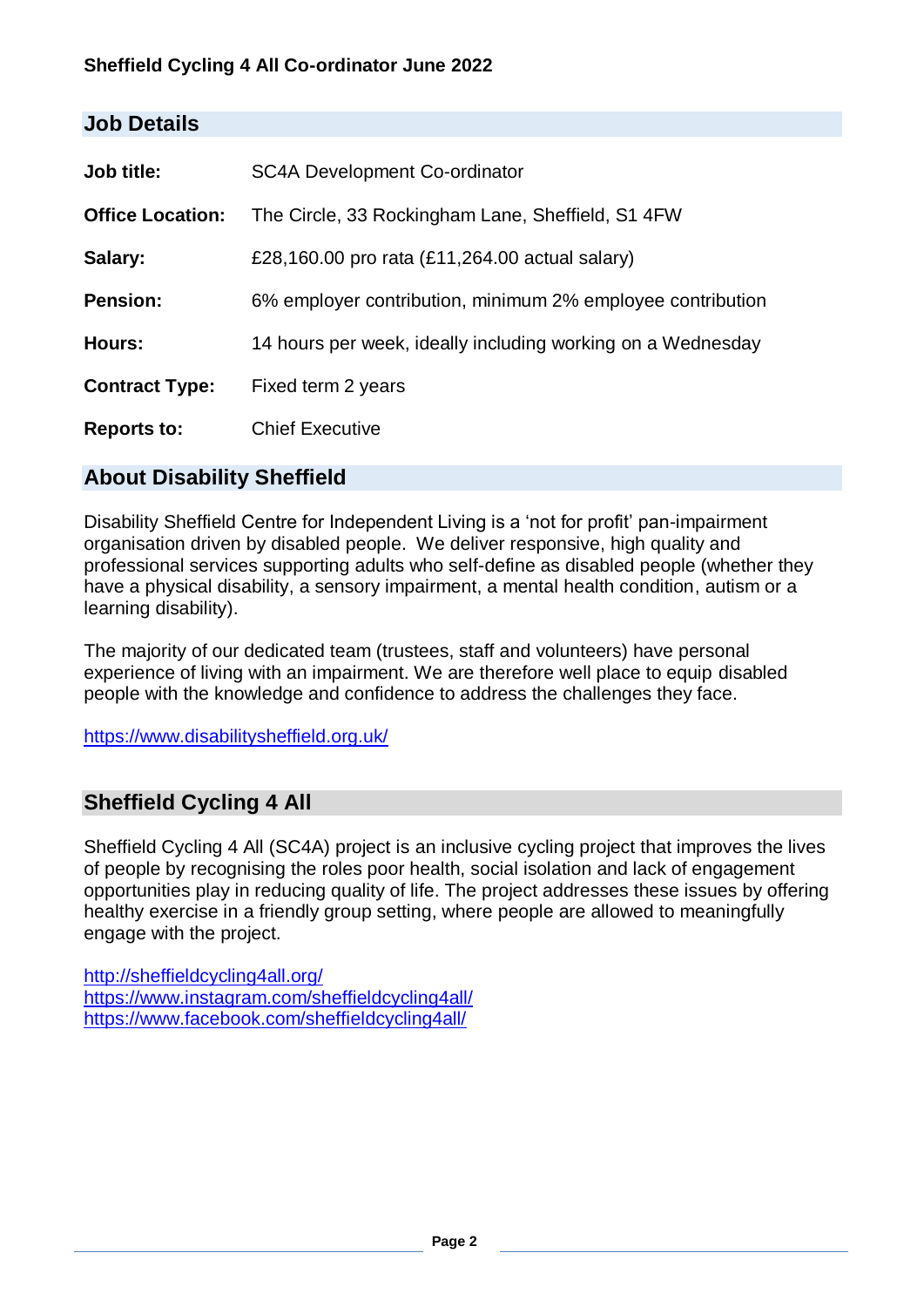## **Main Purpose of job**

To work with a small team to develop Sheffield Cycling 4 All, an inclusive cycling project. We are looking for someone to lead on the monitoring and funding elements of the project, including administering our trike loan scheme, helping develop SC4A as a sustainable project in the longer term. You would be required to cover the occasional cycle session in the park, but the main work would be desk based.

# **Location**

The role will be based both in the office at the Circle, 33 Rockingham Lane S1 4FW and at Hillsborough Park where the cycling sessions take place. You may be required to work in other locations from time to time, including occasional meetings in Sheffield.

We have been working from home during the pandemic. It will be possible to do hybrid working between home and the office, but we can discuss what works for you.

## **Duties and Key Responsibilities**

- Develop a strategy for the long-term sustainable future of SC4A
- Identify potential funding streams and lead on delivering high quality funding applications and exploring other fundraising opportunities
- Improving systems and processes to make the project run more smoothly
- Carrying out monitoring and evaluation of SC4A activities, including recording and interpreting monitoring information and participant feedback
- Produce evaluation and monitoring reports for funders and other partners
- Maintain existing partnerships with other organisations and identify new people to work with
- Administration of E-trike loan scheme
- Respond to enquiries from organisations, funders and the general public
- Update our web and social media presence
- Design publicity material, such as flyers, banners, posters, press releases
- Develop, update and implement policies and procedures such as risk assessments, volunteer inductions and volunteer supervision.
- Deliver cycling sessions to people with a range of impairments or health conditions in a safe and friendly environment
- Recruit volunteers to assist with the delivery and administration of the project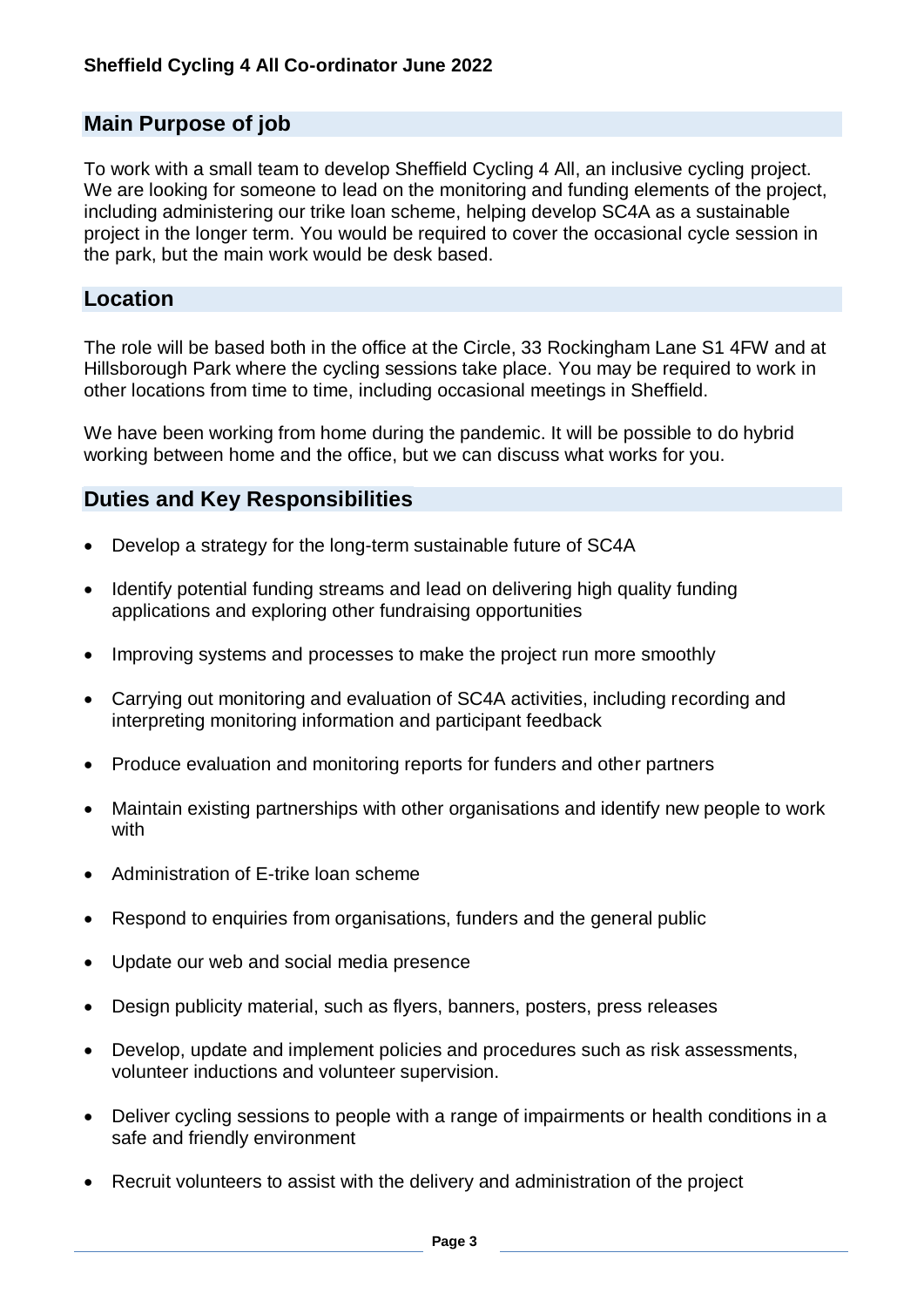- Manage volunteer time to ensure sufficient help is available at sessions
- Ensure that accurate registration and attendance records are kept
- To undertake necessary training and development as identified through the supervision process.
- Ensure that all duties and functions are carried out in accordance with the organisation's policies and procedures
- Undertake any other tasks or duties which may arise from time to time which fall within the scope of this post or are commensurate with the general level of this post and as directed by the Board of Trustees

This job description is not exhaustive and serves only to highlight the main requirements of the post holder. The CEO may stipulate other reasonable requirements. The job description will be reviewed regularly and may be subject to change.

### **Person specification**

All of the following requirements will be assessed from a combination of information provided from the application form, interview, and references:

### **Essential requirements**

- 1. Interested in using cycling as a tool to tackle poor health and social isolation
- 2. Interested in working with people with complex needs, and people who are socially isolated
- 3. An understanding and knowledge of the social model of disability
- 4. Experience of writing funding applications and reports
- 5. Experience of carrying out monitoring and evaluation, including producing evaluation reports
- 6. Ability to develop and streamline project processes and procedures
- 7. Ability to deliver cycling sessions in a busy face to face environment, with the support of volunteers
- 8. Excellent interpersonal skills
- 9. Excellent communication skills both written and verbal
- 10.Ability to work on own initiative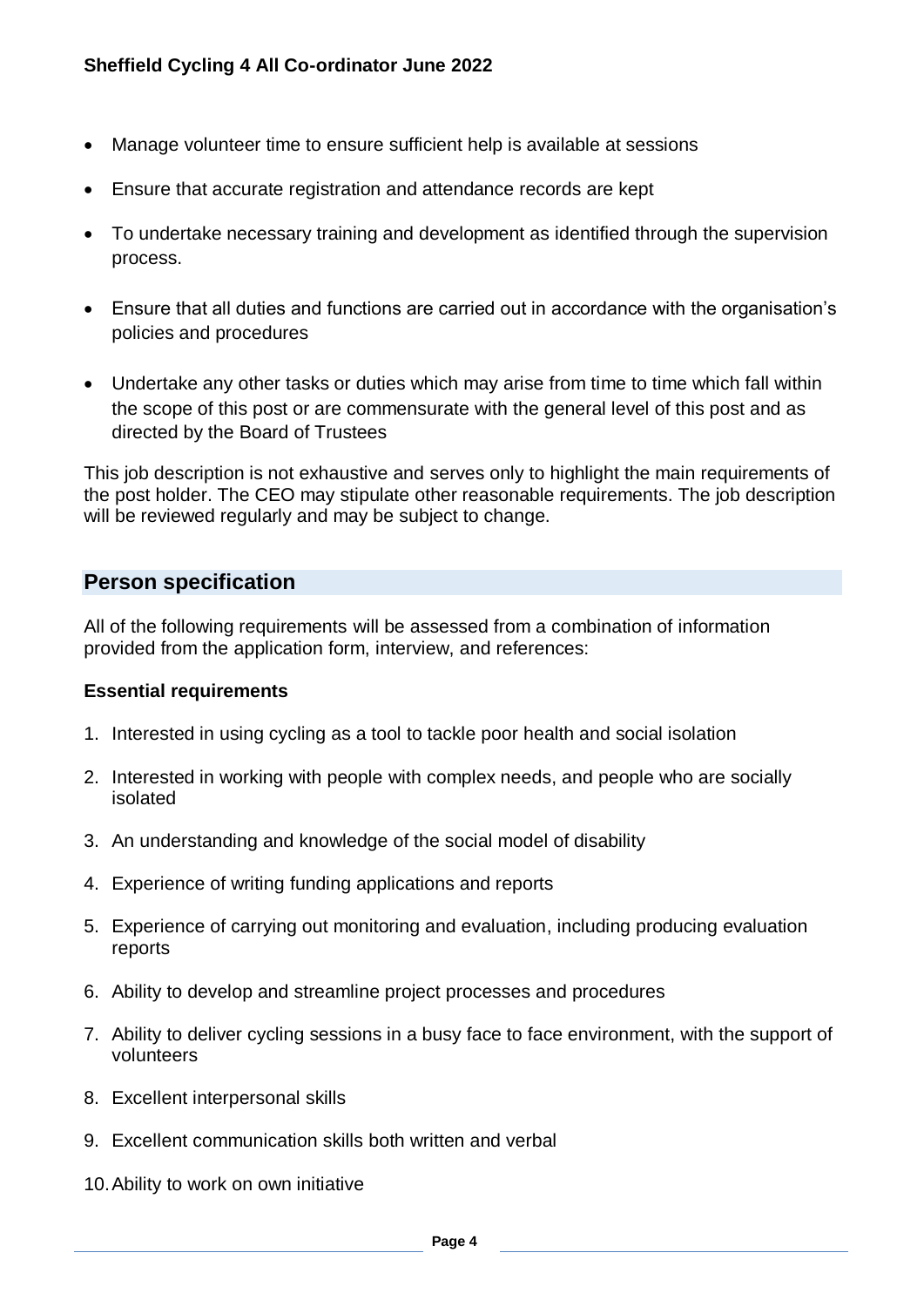### **Sheffield Cycling 4 All Co-ordinator June 2022**

- 11.Ability to work closely with others
- 12.Ability to prioritise work tasks and balance competing demands in a busy, face to face project
- 13.Ability to use Microsoft Office software and learn other management software.
- 14.A willingness to undertake training identified as relevant to the post.
- 15.Eligibility to work in the UK
- 16.Flexible working approach

#### **Desirable requirements**

- 1. Personal experience of disability through self or family.
- 2. Experience of design software and web technologies
- 3. Used to dealing with budgets
- 4. Cycle training qualification / Experience of delivering cycle sessions
- 5. Understanding of the individual needs of the people who attend our sessions, whether they are a volunteer or attend as a cyclist
- 6. Skills in basic cycle maintenance
- 7. Creative thinker

### **Terms and Conditions of Employment**

Outlined below are some of the main terms and conditions of employment relevant to all employees of the organisation

#### **Probation**

All posts are subject to a probationary period of three months unless otherwise stated on the letter of appointment, during which your performance will be reviewed from time to time.

#### **Disclosure and Barring (DBS)**

This post is subject to a satisfactory enhanced disclosure from the Disclosure and Barring Service (DBS).